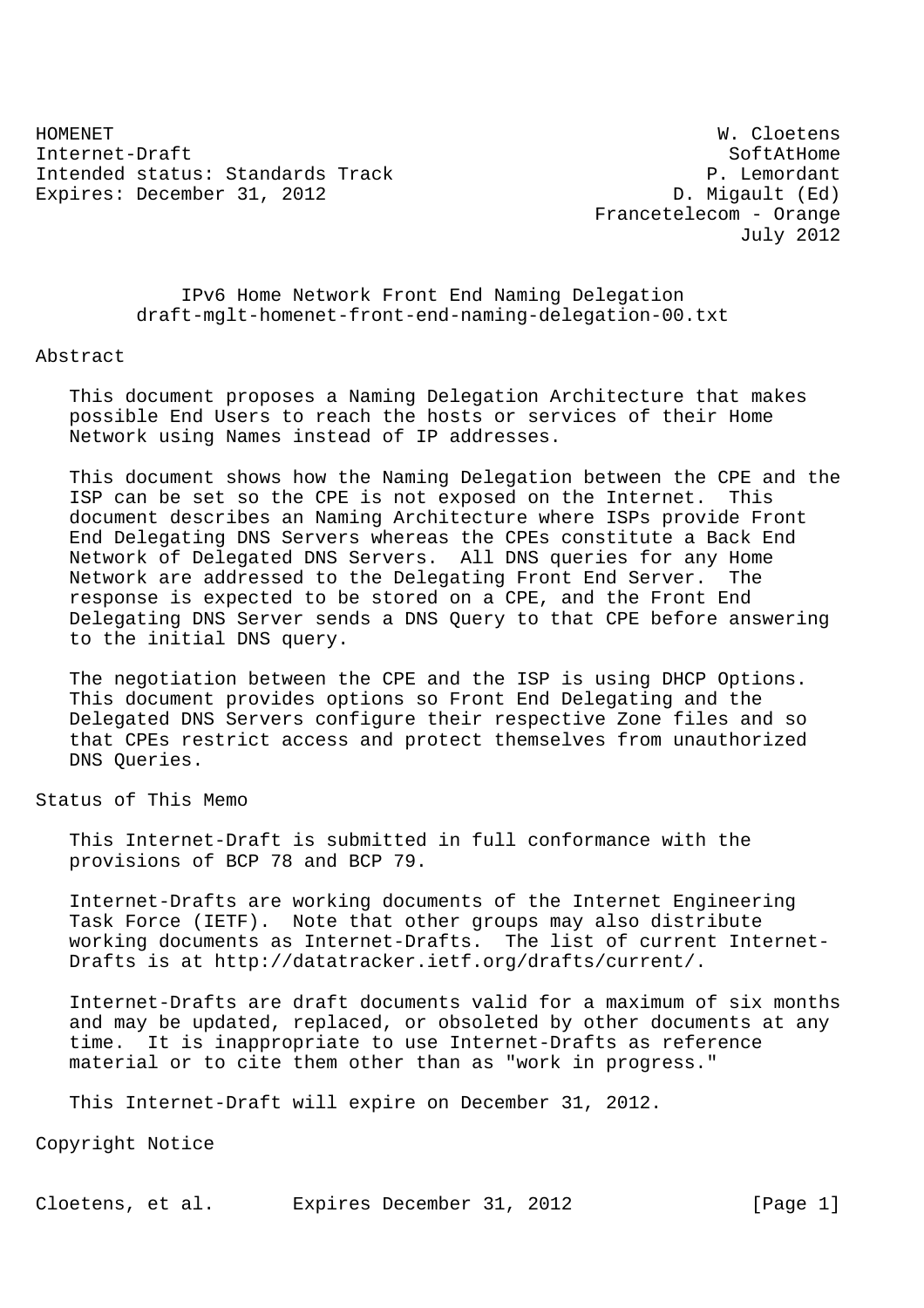Copyright (c) 2012 IETF Trust and the persons identified as the document authors. All rights reserved.

 This document is subject to BCP 78 and the IETF Trust's Legal Provisions Relating to IETF Documents (http://trustee.ietf.org/license-info) in effect on the date of publication of this document. Please review these documents carefully, as they describe your rights and restrictions with respect to this document. Code Components extracted from this document must include Simplified BSD License text as described in Section 4.e of the Trust Legal Provisions and are provided without warranty as described in the Simplified BSD License.

Table of Contents

| 1.   | $\overline{\phantom{0}}^2$                                             |
|------|------------------------------------------------------------------------|
| 2.   | 2                                                                      |
|      | $\overline{4}$                                                         |
|      | 4. Front End Naming Delegation Architecture Overview<br>$\overline{4}$ |
|      | $\overline{4}$<br>4.1. Home Network Naming Architecture Requirements   |
|      | 4.2. Front End Naming Delegation Architecture Description<br>6         |
|      | 4.3. Front End Naming Delegation Configuration 6                       |
|      | Difference between the Front End Delegating DNS Server and<br>4.4.     |
|      | traditional DNS Recursive DNS Server 8                                 |
|      | How the Front End Configuration impacts the CPE 9<br>4.5.              |
|      |                                                                        |
| 5.1. | CPE Request Creation and Transmission for the Front End                |
|      | Naming Delegation Architecture 10                                      |
| 5.2. | ISP DHCP Server Responding to the CPE Request for the Front            |
|      | End Naming Delegation Architecture 10                                  |
| 5.3. | CPE Receiving the ISP DHCP Response for the Front End Naming           |
|      | Delegation Architecture 11                                             |
|      |                                                                        |
|      | 6.1. Delegated DNS Architecture Option 11                              |
|      | 6.2. Front End Delegating Information Option 12                        |
|      | 6.3. Delegating Authorized Resolvers Option 12                         |
| 7.   |                                                                        |
|      | 8. Security Considerations 13                                          |
|      |                                                                        |
|      |                                                                        |
|      | Normative References 14<br>10.1.                                       |
|      | 10.2. Informational References 14                                      |
|      |                                                                        |
|      |                                                                        |

## 1. Requirements notation

 The key words "MUST", "MUST NOT", "REQUIRED", "SHALL", "SHALL NOT", "SHOULD", "SHOULD NOT", "RECOMMENDED", "MAY", and "OPTIONAL" in this document are to be interpreted as described in [RFC2119].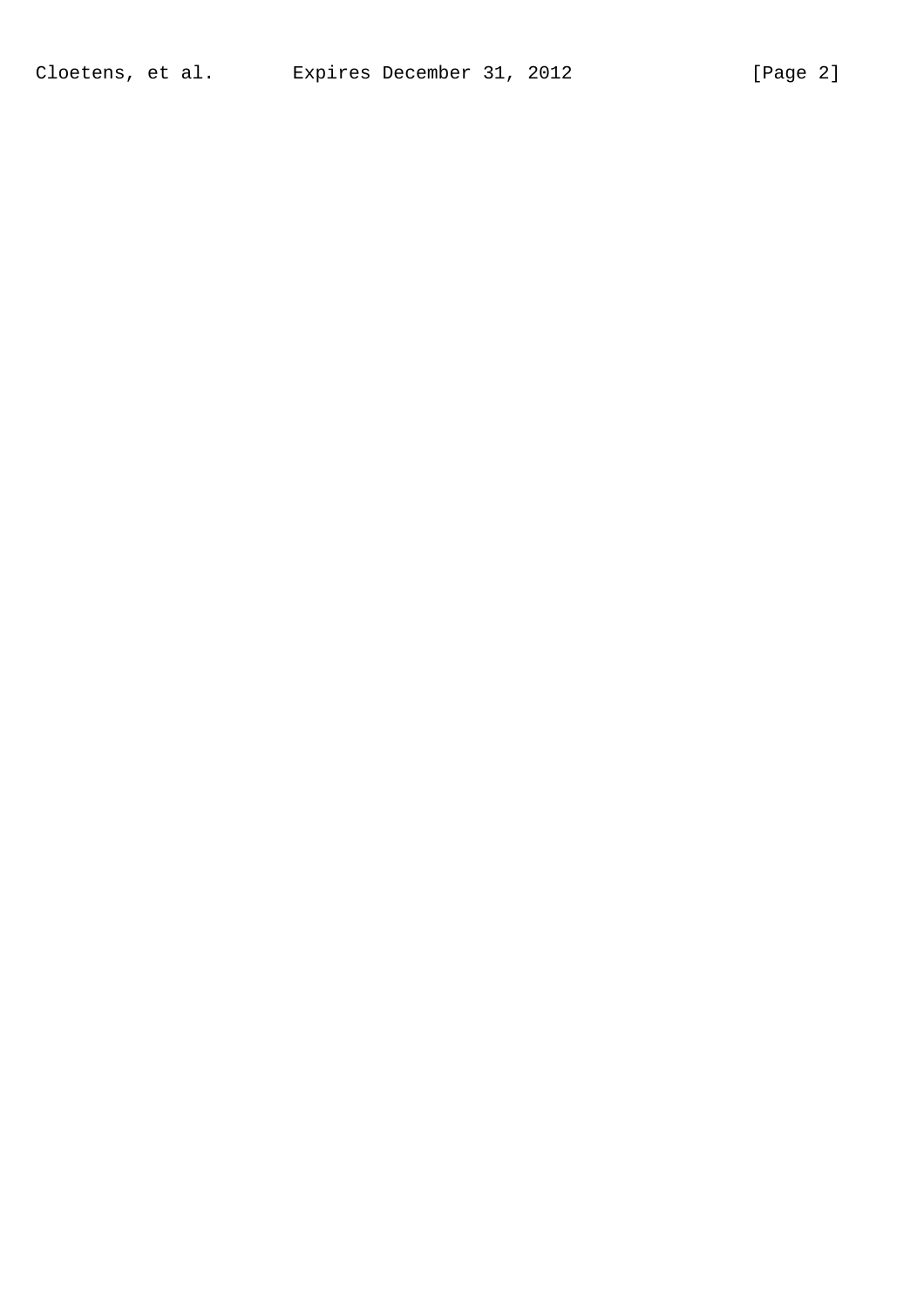## 2. Introduction

 [I-D.mglt-homenet-naming-delegation] describes the Naming Delegation Architecture that makes possible Services and Objects of a Home Network to be globally reachable with Names on the Internet. For that purpose, the Costumer Premise Equipment (CPE) hosts the authoritative DNS Server of the Home Network. The zone associated to the Home Network ("my-homenet") is a subzone of a zone managed by the ISP ("example."). This zone is attached to the global DNS Architecture. Because the ISP delegates the Naming service to the CPE, we call the DNS server responsible for "example." the Delegating DNS Server, and the DNS server responsible for "my homenet.example." the Delegated DNS Server. The Delegated DNS Server runs on the CPE, and [I-D.mglt-homenet-naming-delegation] describes how the CPE can automatically set the Naming Delegation between the Delegated and the Delegating DNS Server. Necessary pieces of information to configure the respective DNS Zones are exchanged between the DHCP client of the CPE and the ISP DHCP Server through DHCP Options.

 The resulting Naming Delegation Architecture [I-D.mglt-homenet naming-delegation] results in a CPE hosting a Service on the Internet. CPEs have not been designed for heavy load, and, as a result, the Delegating exposes the Home Network to potential Deny of Service attacks. The Front End Naming Delegation Architecture proposed in this document is an alternative to the Naming Delegation Architecture [I-D.mglt-homenet-naming-delegation] where the ISP provides Front End Delegating Servers that handles the whole DNS traffic. The CPE remains responsible for the zone "my homenet.example.", but only responds to DNS queries sent by the Front End Delegating Servers. For this reason we call the CPE Delegated DNS Server the Back End Delegated DNS Server.

 The Front End Naming Delegation Architecture can be seen as providing a Authoritative DNS Server for all the Home Networks: the Front End Delegating DNS Server. However this Authoritative Server distributes the Zone between multiple nodes (the CPE). The CPE constitutes the Back End Network. The Front End Delegating DNS Server receives DNS query from the Internet, and to respond requires to retrieve this information on the CPE hosting this information. In this document, the Front End Delegating DNS Server uses the DNS protocol to retrieve this information from the CPE. Other protocols may have been chosen.

 The Front End Naming Delegation Architecture is based on the Naming Delegation Architecture [I-D.mglt-homenet-naming-delegation] and addresses the same requirements. It addresses the Deny of Service Security issue. On the other hand, it requires the ISP to provide an adapted infrastructure, and that all DNS traffic is (partly) handled by the ISP. The document shows how the CPE can be configured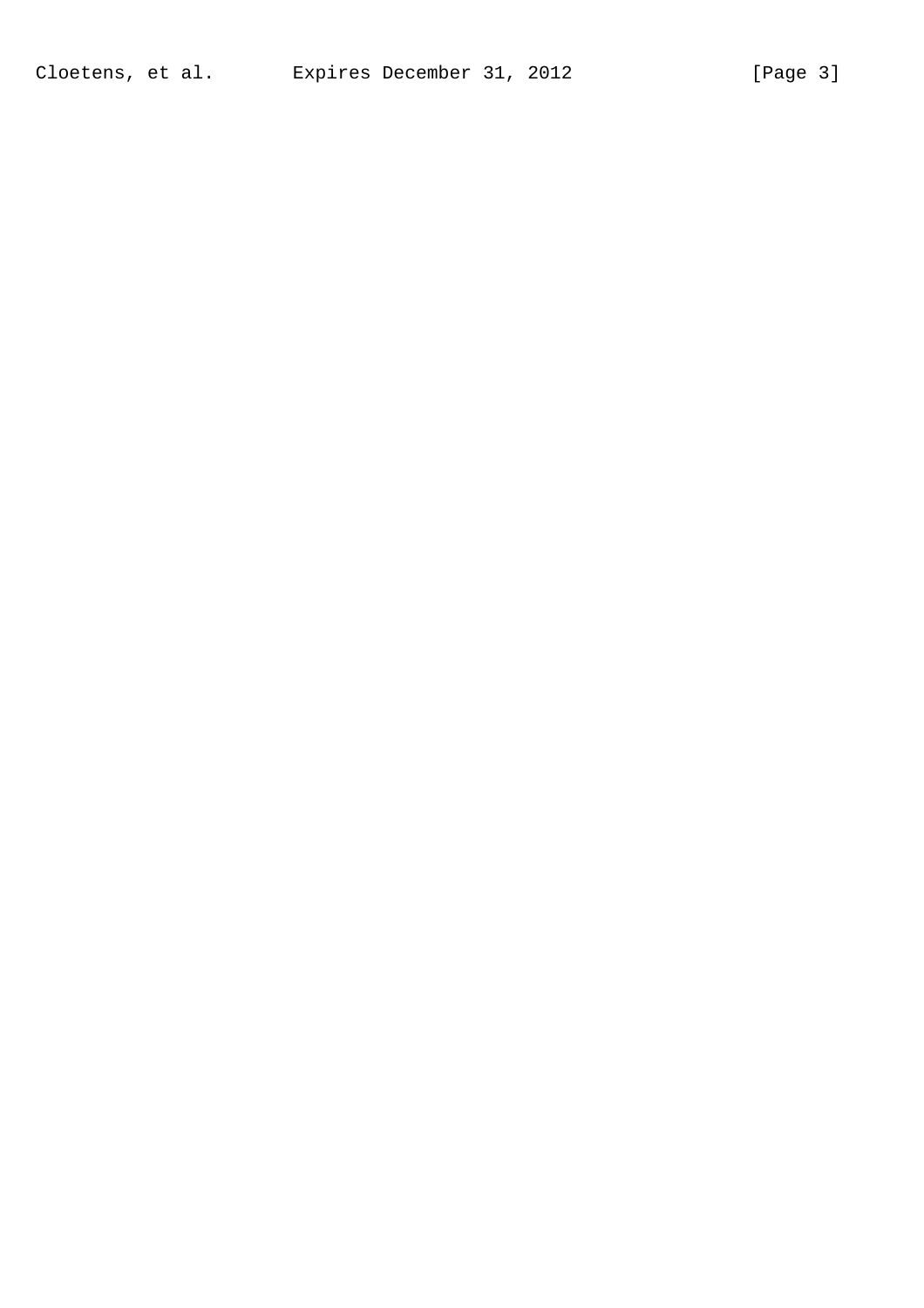automatically and be part of the Front End Naming Delegation Architecture.

 In this document we only considered IPv6 and DHCP. As such DHCP MUST be understood as DHCPv6. We also assume the reader has read [I-D .mglt-homenet-naming-delegation]

3. Terminology

 This document uses the terminology defined in [I-D.mglt-homenet naming-delegation], and introduces the following terminology:

- Front End Delegating DNS Server or Delegating DNS Server: The DNS Server of the ISP that handles with the DNS queries addressed to the Home Network.
- Back End Delegated DNS Server or Delegated DNS Server: CPE are hosting a DNS Service
- Front End Delegating Information: Information like FQDNs and IP addresses of the Front End Delegating DNS Servers. These pieces of information are provided from the ISP DHCP Server to the CPE so it can properly configure its DNS zone file.
- Delegating Authorized Resolvers: The hosts that are authorized to send DNS queries to the CPE. These Resolvers can be the Front End Delegating DNS Servers, but we keep these functions independent since some ISP may use dedicated Interfaces for the Front End Delegating DNS Server and for the Delegating Authorized Resolvers.
- 4. Front End Naming Delegation Architecture Overview
- 4.1. Home Network Naming Architecture Requirements

 The Home Network Naming Requirements for the Naming Delegation listed in [I-D.mglt-homenet-naming-delegation] are: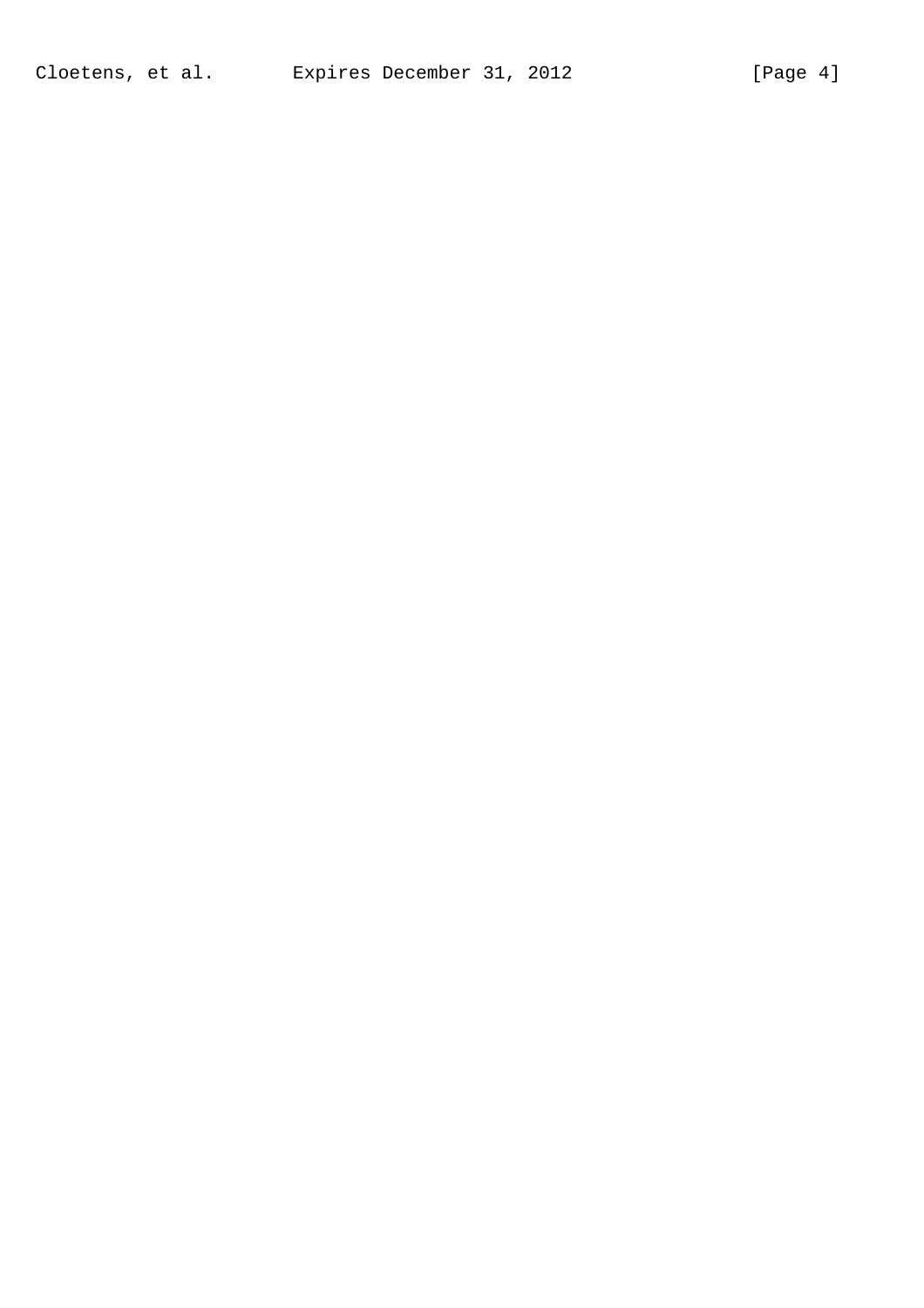- 1: Centralized Naming Configuration: The CPE is responsible to bind Names and IP addresses for the whole Home Network.
- 2: Automatic Configuration: The CPE MUST be able to set the Naming architecture when plugged, with minimum configuration from the End User.
- 3: Advanced Configuration enable: The CPE enables advanced specific configurations.
- 4: Privacy Protection By Design: The Names and the Home Network IP address plan is administrated by the CPE and are not communicated to the ISP. This prevents the ISP to be aware of the hosts, Services and Objects that compose the Home Network.
- 5: Make the Home Network Naming Architecture Scalable: The Naming Architecture MUST be scalable and designed to handle a large increase of Objects, Services and hosts in each Home Networks.

 The Naming Delegation Architecture fulfills these requirements, and we consider this architecture as the base architecture. However, this architecture major drawback is that the CPE hosts the Delegated DNS Server. CPE are usually not designed to handle heavy traffic, and thus are sensitive to DoS attacks. The Front End Naming Delegation Architecture adds one requirement to the currently designed Naming Delegation Architecture [I-D.mglt-homenet-naming delegation]:

 - 6: ISP Infrastructure MUST protect the Naming Architecture: The CPE MUST NOT expose the Home Network Naming service to DoS attacks. The ISP MUST be able to provide the necessary infrastructure that handle DoS attacks, or heavy loads.

 In order to match Requirement 6, the Front End Naming delegation Architecture introduces Front End DNS Delegating Server that handles with all DNS traffic. This means that all DNS queries that concern the Home Network are addressed to the Front End DNS Delegating Server of the ISP and are not addressed to the CPE. CPEs belong to the Back End DNS Network.

 The Front End DNS Naming Delegation Architecture fulfills all the above Requirements. However, Requirement 4 needs to be balanced against Requirement 6. Requirement 6 requires the ISP to handle all DNS queries that concern the Home Network. This makes the ISP aware of all queried Services, Objects and hosts in the Home Network. This may, in that sense, reduces the Privacy of the Home Network compared to the Naming Delegation Architecture. In fact with the Naming Delegation Architecture, the DNS query is directly sent to the CPE when the DNS client has the IP address of the CPE in its cache. In that case, the ISP is not aware of the existence of the queried FQDN. However, if the DNS client does not have the IP address of the CPE, then the DNS query is sent first to the ISP Delegating Server. In this latter case, the Front End DNS Naming Delegation Architecture does not provide less privacy.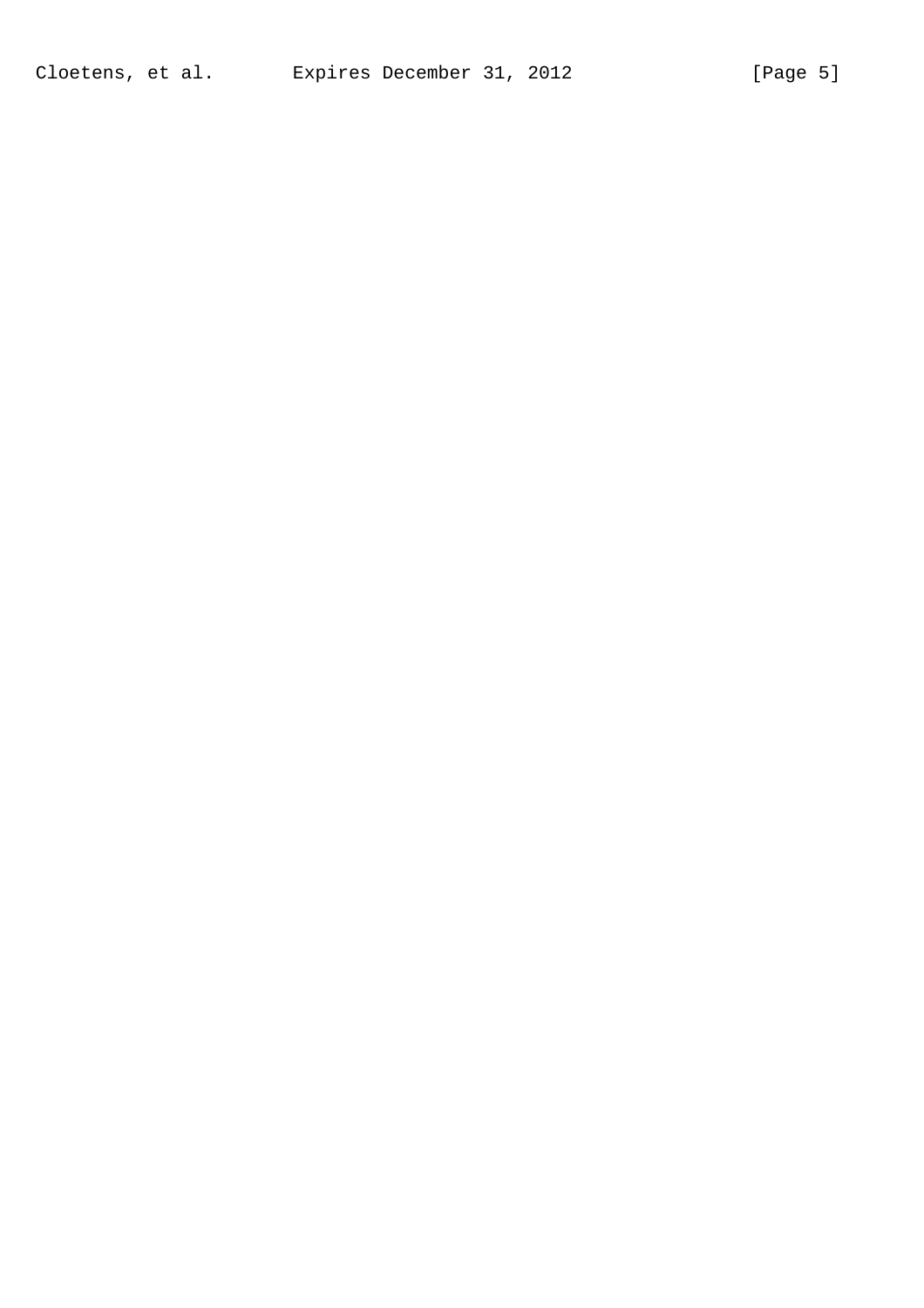## 4.2. Front End Naming Delegation Architecture Description

 Figure 1 shows how the Resolution is performed. In [1], the Resolver sends a DNS query to the Front End Delegated Server for the host "hots1.my-homenet.example.". The Front End Delegated Server does not have the response in its cache or in its zone file. The Front End Delegating DNS Server MUST send a query to the Back End Delegated DNS Sever. The IP address of the Back End Delegated DNS Sever MUST NOT be revealed to the Resolver, for example by setting the NS field in the DNS Zone File. In Figure 1, we mentioned the Delegated Server Information Database where this IP address is stored. The Front End Delegating Server sends the DNS(SEC) query to the Back End Delegated Server hosting the zone "my-homenet.example.". The source IP address used is one the Delegating Authorized Resolvers IP addresses. This query is represented in [2]. The Back End Delegated Server responds in [3] with the DNS(SEC) Response. Note that the "AUTHORITY" and "ADDITIONAL SECTION" of the DNS response MUST indicate the FQDN and the IP addresses of the Front End Delegated DNS Server. These pieces of information have been provided by the ISP DHCP Server with the Front End Delegating Information DHCP Option. The CPE can also be configured to respond without these fields. Finally in [4], the Front End Delegating Server forwards the DNS(SEC) response to the Resolver. "AUTHORITY" and "ADDITIONAL SECTION" fields MUST be filled in appropriately.



 Figure 1: DNS Resolution with the Home Network Front End Naming Delegation Architecture

4.3. Front End Naming Delegation Configuration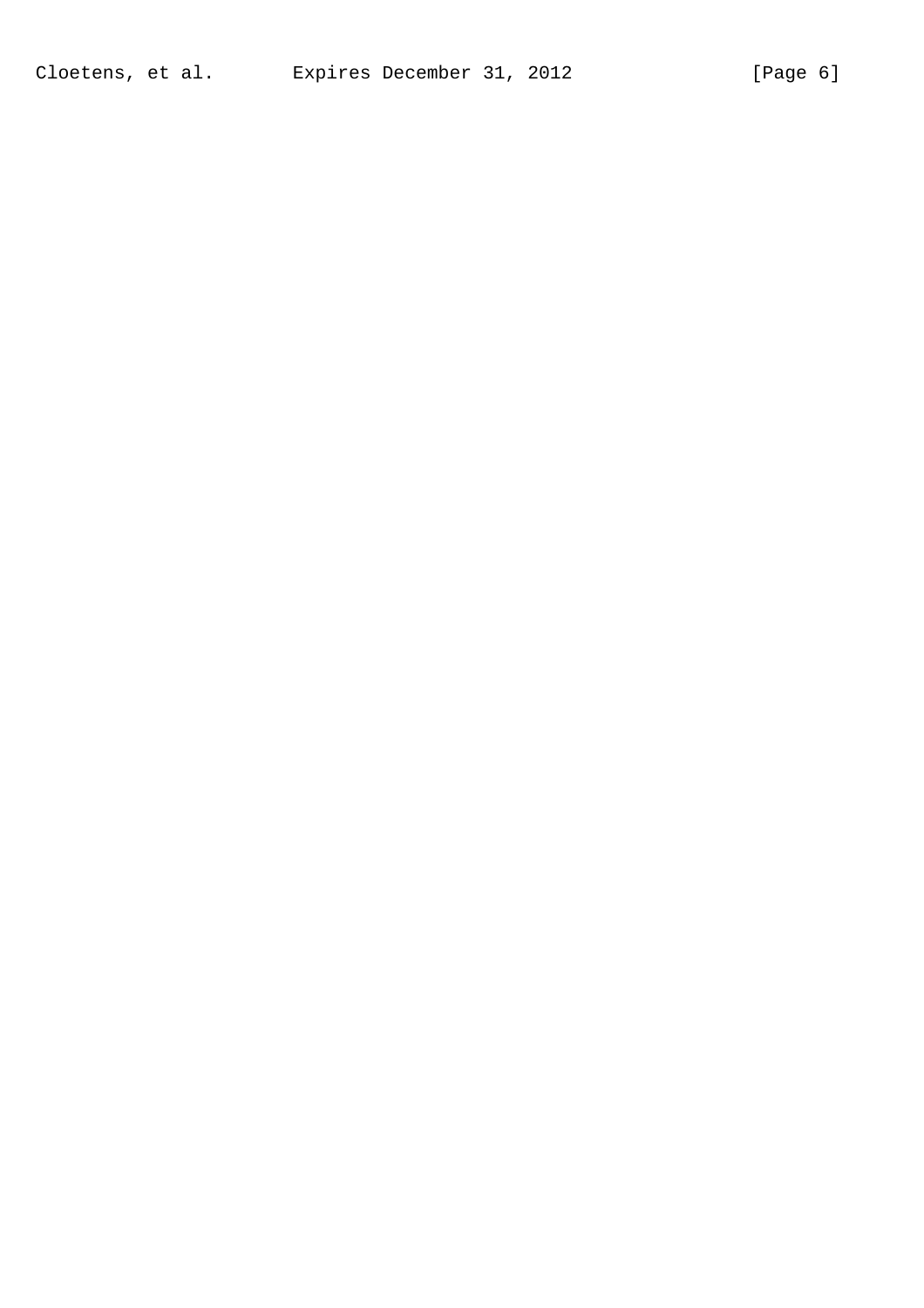Figure 2 describes the Interactions between the CPE and the ISP DHCP Server.

 Similarly to [I-D.mglt-homenet-naming-delegation], the CPE hosts a DHCP Server (DHCP SRV) that is used to assign IP addresses and FQDNs to the Hosts of the Home Network. In this document we considered DHCP, but other protocols can also be used in combination with DHCP or instead of DHCP. The CPE also has a DHCP Client (DHCP\_CLT) that is used to exchange information with the ISP DHCP Server. This document describes how these exchanges properly configure the Front End Naming Delegation Architecture. The CPE also hosts a Authoritative DNS Server (DNS\_SRV) that is responsible of the subzone associated to the Home Network. This Authoritative DNS Server is called the Back End Delegated Server. At last the CPE also has a Firewall (FIREWALL), that can be configured with security Policies. In this document, the CPE is not expected to received DNS queries from any other peer but the Front End Delegation DNS Servers, that are in the ISP Network.

 In Figure 2. the CPE sends a DHCP Request for a Front End Naming Delegation Architecture (DELEGATED\_DNS\_ARCHITECTURE). Similarly to the Naming Delegation Architecture, the CPE provides the necessary information so the ISP can derive the IP address of the Back End Delegated DNS Server (DELEGATED\_DNS\_ADDR\_INFO). If the CPE wants a DNSSEC Delegation to be set it also provides the Delegation of Signing Information (DS). In our case, the CPE also sends a request for a Prefix Delegation (IA\_PD).

 To the difference with [I-D.mglt-homenet-naming-delegation], the IP address of the Back End Delegated DNS Server is not mentioned in the Zone file of the Front End Delegating DNS Server. In this document, the Back End Delegated DNS Server is not expected to receive any DNS query from anyone but the Front End Delegating DNS Server. For DNS Resolvers, the only Authoritative DNS Server they are aware of is the Front End Delegating DNS Server.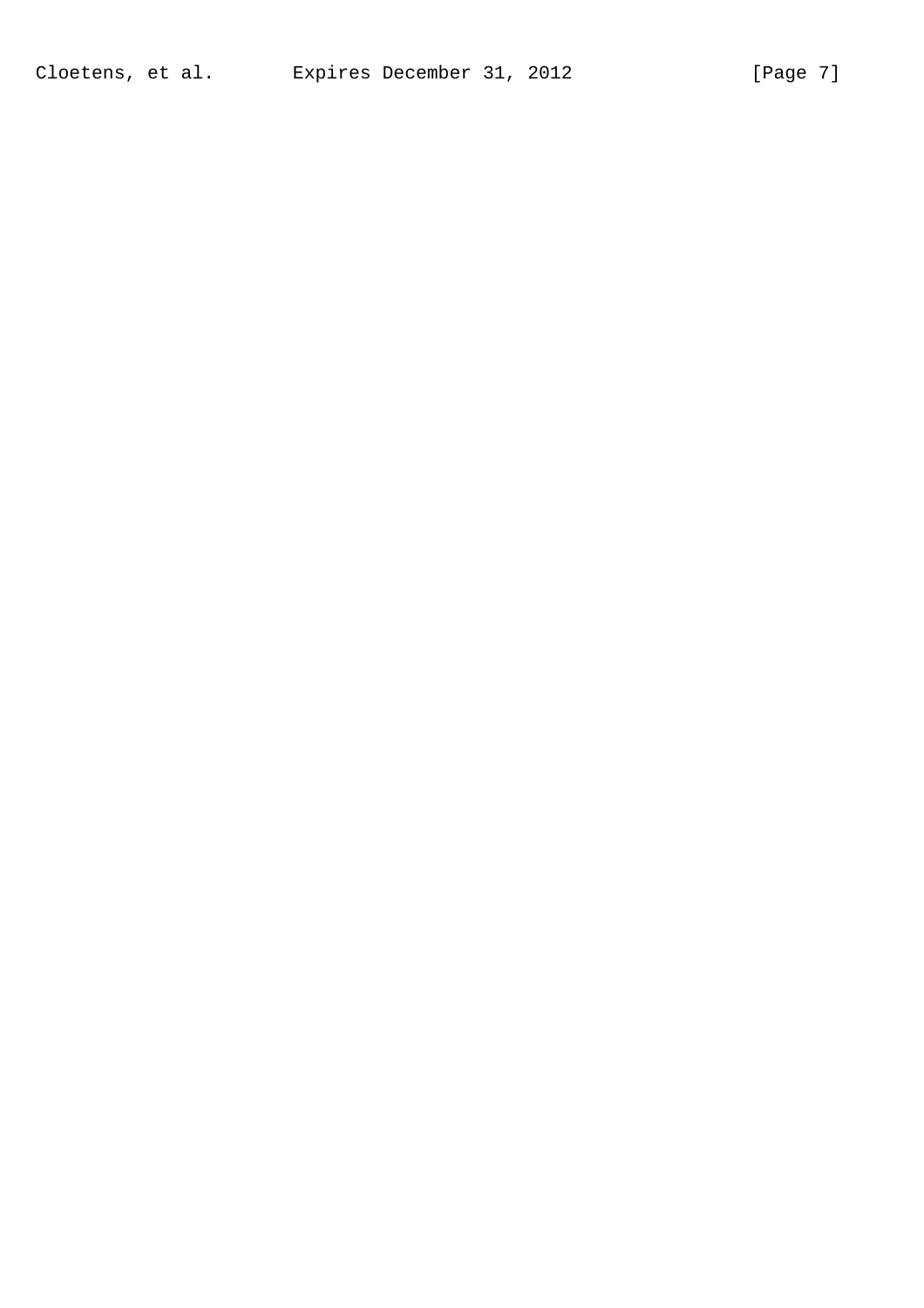Similarly to [I-D.mglt-homenet-naming-delegation], the ISP DHCP Server provides the CPE the IP Prefix so the CPE can configure its Prefix Delegation. To set the DNS(SEC) Naming Delegation the ISP DHCP Server indicates the type of Naming Delegation Architecture agreed between the CPE and the ISP DHCP Server (DELEGATED\_DNS\_ARCHITECTURE). In addition, the ISP DHCP Server, provides the Delegated Domain (DELEGATED\_DOMAIN) as well as the IP addresses and FQDNs of the Front End Delegating DNS Servers (FRONT\_END\_DELEGATING\_INFO). These pieces of information are necessary to configure the zone file of the Home Network. In fact the zone file MUST be configured with the Front End Delegating Server as the authoritative servers. In addition, the ISP DHCP Server may also provide the IP addresses or subnet prefix of the Delegating Authorized Resolvers (DELEGATING\_AUTH\_RESOLVERS). These Resolvers are the only hosts supposed to send DNS queries to the CPE. DNS queries from any other IP address MUST be discarded.

 Upon receiving these pieces of information, the Front End Delegating Server and the Back End Delegated Server configure their Zones. In addition the CPE also configures its Firewall, so to discard any DNS queries but those emitted from the Delegating Authorized Resolvers.

| Host $1 + - - +$ | <b>CPE</b>              | ISP DHCP                                |
|------------------|-------------------------|-----------------------------------------|
|                  | DHCP SRV                | DHCP CLT                                |
|                  |                         |                                         |
|                  | v                       | DHCP Request                            |
|                  | v                       | DELEGATED_DNS_ARCHITECTURE,             |
|                  |                         | DELEGATED_DNS_ADDR_INFO,                |
|                  | DNS SRV                 | ORO(IA PD) [DS]                         |
|                  |                         |                                         |
|                  | ᄉ                       | DHCP Reply                              |
|                  | $\lambda$               | DELEGATED_DNS_ARCHITECTURE,             |
|                  |                         | < < < DHCP_CLT DELEGATED_DOMAIN, IA_PD, |
|                  | v                       | FRONT_END_DELEGATING_INFO,              |
|                  |                         | DELEGATING_AUTH_RESOLVERS,              |
|                  | Host $n + - -$ FIREWALL |                                         |

Figure 2: Front End Naming Delegation Architecture

4.4. Difference between the Front End Delegating DNS Server and traditional DNS Recursive DNS Server

 From Figure 1, one may assimilate the Front End Delegating DNS Server to a Recursive DNS Resolver. The main differences are:

 - 1. The Front End Delegating DNS Server only proceeds to Resolution for the FQDNs that are hosted in one of the Back End Delegated DNS Servers.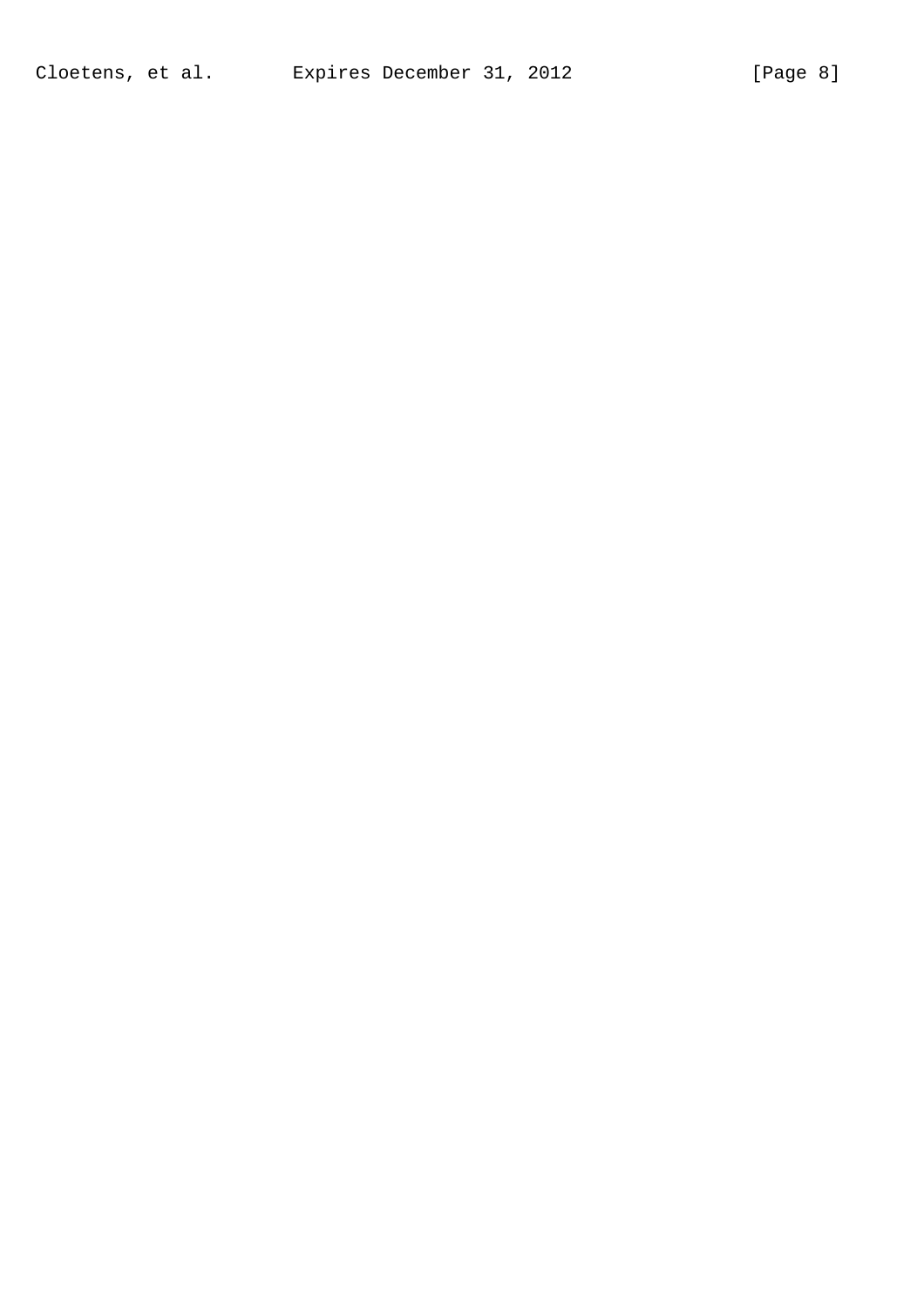- 2. The Back End Delegated DNS Servers are not Public DNS. More especially, the Delegated DNS Server may have a public IP address, but the DNS Service is not provided for any Resolver but the authorized Resolvers.

 As a result, the Front End Delegating DNS Server is a mixed mode between Authoritative and Recursive DNS Server. As an Authoritative Server, the Response [4] in figure 1 MUST have a Authoritative Answer (AA) bit set, which indicates the Response is from an Authoritative Server. Then the Resolution [2] and [3] in figure 1 MUST be processed even if the Recursion Desired (RD) bit is not set in the DNS query [1].

 It is also recommended that the Front End Delegating DNS Server provides the Authoritative and Additional Section of the Response in [4], without considering the sections of [3]. In other word, it is recommended not to forward these section from [3], and the CPE should be configured not to provide these sections in [3].

4.5. How the Front End Configuration impacts the CPE

 Figure 2 shows that the ISP DHCP Server provides the IP addresses of the Front End Delegating DNS Server as well as the Name of the Front End Delegating DNS Server. These are the information the Back End Delegated DNS Server MUST put in its Zone file. More especially in the NS fields.

 Figure 2 also shows that the ISP DHCP Server provides the CPE the IP addresses or subnet prefix of the Authorized Delegating Resolvers. These are the IP addresses authorized to send DNS queries that should not be discarded on the WAN Interface. Any other DNS query on the WAN should be discarded. These rules are set by the Firewall as represented in Figure 2.

 The Firewall rules does not prevent the CPE to be a DNS forwarder or a DNS Resolver for the hosts of the Home Network. In fact the CPE can still receive DNS queries from the LAN Interface. The issue is that the CPE may provide Multiple DNS Services. In this document, we consider the CPE provides at least a DNS Authoritative servers on its WAN Interface for the Authorized Delegating Resolvers. For the LAN Interface, the CPE may be configured in various ways, depending on the ISP DNS Infrastructure. A first configuration consists in configuring the CPE LAN DNS Service into a DNS forwarder. In that case, the CPE DHCP server of the Home Network provides an IP address of the CPE for the DNS Resolver. DNS queries for the Home Network are answered by the CPE, others are forwarded to the Resolver of the ISP. This resolver is provided via DHCP. Another alternative consists in configuring the CPE as a Recursive DNS Server. Without any specific configurations, DNS queries for the Home Network are sent to the Front End Delegating DNS Server. Optimization may be done to bypass the Front End Delegating DNS Server for the Home Network Zone and are CPE or software implementation specific.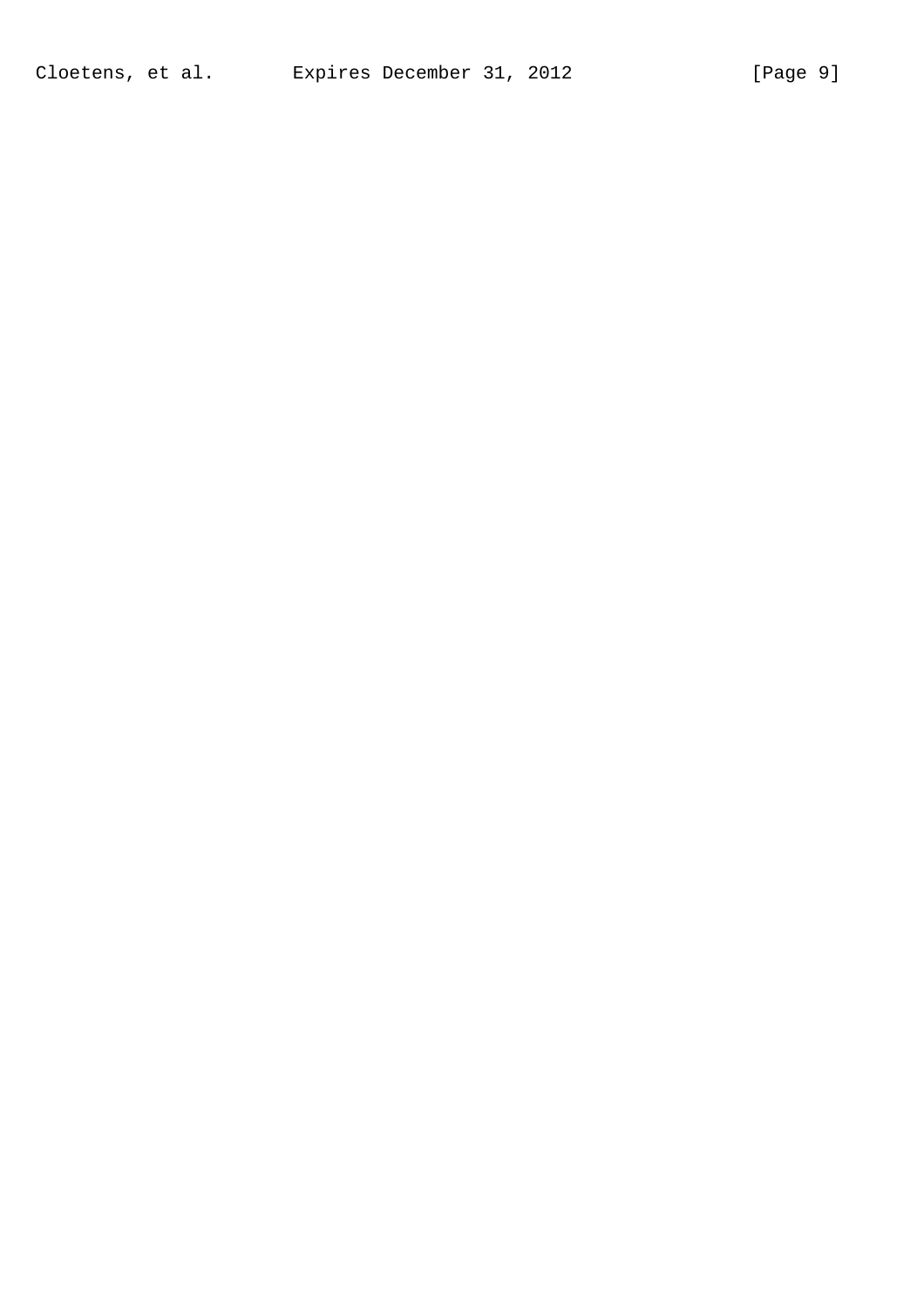- 5. Protocol Exchange
- 5.1. CPE Request Creation and Transmission for the Front End Naming Delegation Architecture

 When the CPE wants to set a Front End Naming Delegation Architecture, it requests this set up to the ISP DHCP Server. For that purpose, we consider two new naming-delegation-action: SET FRONT END NAMING DELEGATION WITH DNS when the delegation is only performed with DNS or SET FRONT END NAMING DELEGATION WITH DNSSEC if the CPE wants a DNSSEC delegation. These naming-delegation-actions are proposed in the Delegated DNS Architecture DHCP Option (OPTION DELEGATED DNS ARCHITECTURE). Then, the CPE proceeds as described in [I-D.mglt-homenet-naming-delegation].

5.2. ISP DHCP Server Responding to the CPE Request for the Front End Naming Delegation Architecture

 When the DHCP Server receives a Delegated DNS Architecture DHCP Option (OPTION\_DELEGATED\_DNS\_ARCHITECTURE), Delegated DNS Address Information DHCP Option (OPTION\_DELEGATED\_DNS\_ADDR\_INFO) or a Delegation of Signing DHCP Option (OPTION\_DS), the DHCP Server proceeds as described in [I-D.mglt-homenet-naming-delegation].

 In addition, when the naming-delegation-action is set to SET\_FRONT\_END\_NAMING\_DELEGATION\_WITH\_DNS or SET\_FRONT\_END\_NAMING\_DELEGATION\_WITH\_DNSSEC, the DHCP Server MUST include in the Response the two additional DCHP Options. The Front End Delegating Information DHCP Option (OPTION\_FRONT\_END\_DELEGATING\_INFO) which indicates the FQDNs of the Front End Delegating Servers and their associated IP addresses. Then, it also MUST include the Delegating Authorized Resolvers DHCP Option (OPTION\_DELEGATING\_AUTH\_RESOLVERS) which indicates the IP addresses or subnet prefixes of the Authorized Delegating Resolvers.

 Note that Naming Delegation is set differently for the Front End Naming Delegation Architecture and for the Naming Delegation Architecture. More specifically, in the Front End Naming Delegation,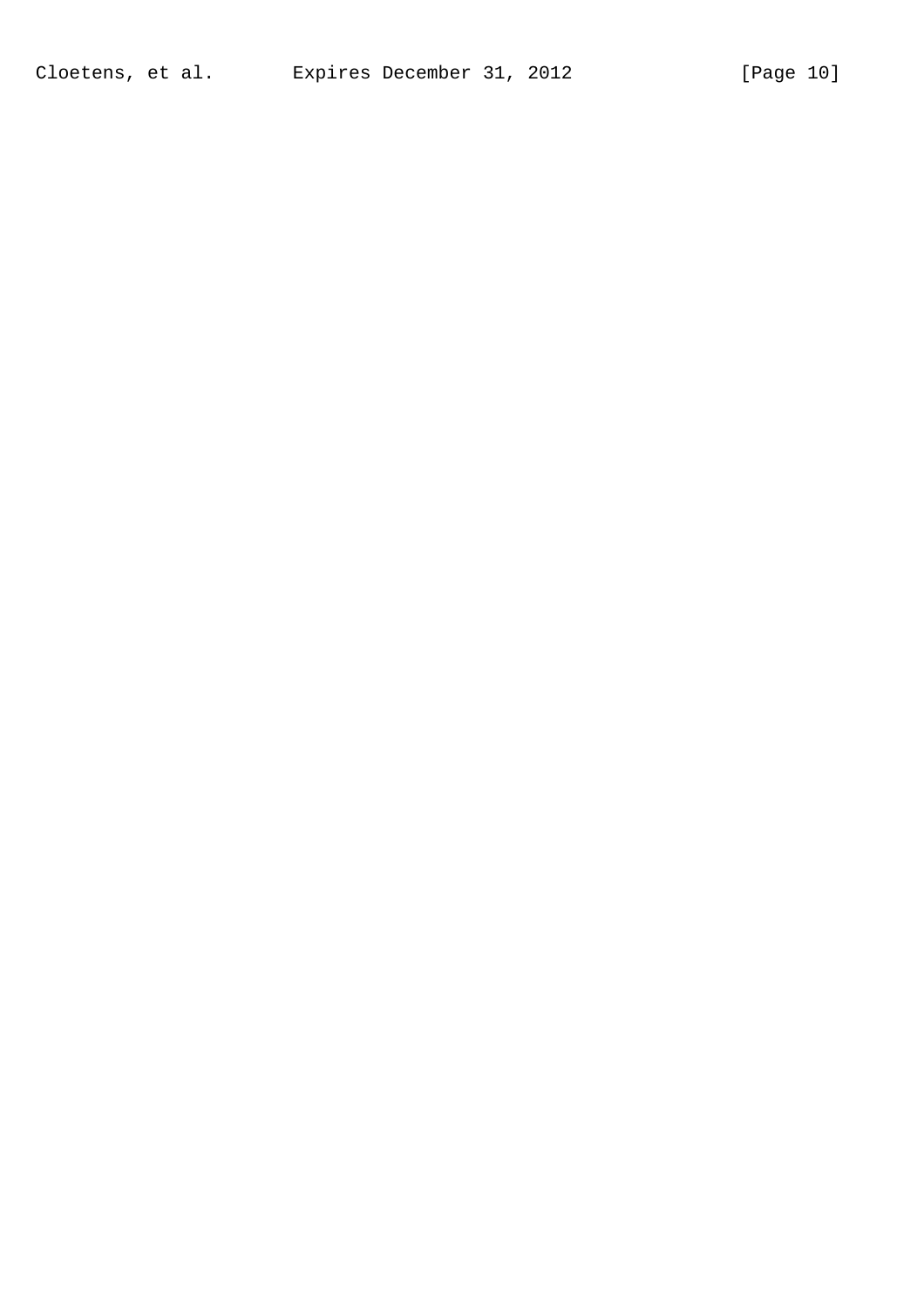the ISP DHCP Server MUST NOT make the IP address of the Delegated DNS Server public in its zone file.

5.3. CPE Receiving the ISP DHCP Response for the Front End Naming Delegation Architecture

 Similarly to [I-D.mglt-homenet-naming-delegation], if the CPE has not received all expected DHCP Options, or cannot proceed to the configuration of the Naming Delegation Architecture, it MUST either clear the Naming Delegation settings or proceed to the appropriated settings.

 When the CPE receives the Delegating Authorized Resolvers DHCP Option (OPTION DELEGATING AUTH RESOLVERS), the CPE may update its Firewall rules. The Front End Delegating Information DHCP Option (OPTION\_FRONT\_END\_DELEGATING\_INFO) is used to configure the DNS zone of the Home Network.

 The CPE may receive the Delegating Authorized Resolvers or the Front End Delegating Information DHCP Option from the ISP DHCP Server that are not the response to a Delegated DNS Architecture DHCP Option. This may happen if the ISP DHCP Server is updating or modifying its Front End Delegating DNS Server or the associated Delegating Authorized Resolvers. In that case, the CPE MUST make sure the message provides from the ISP DHCP Server and updates its Firewall rules as well as its DNS zone file.

6. DHCP Options

The options detailed in this section are

- Delegated DNS Architecture: (OPTION DELEGATED DNS ARCHITECTURE) is used by the DHCP Client on the CPE to inform how the Naming Delegation Architecture should be configured. In return, it is used by the ISP DHCP Server to report the Status Code.
- Front End Delegating Information DHCP Option: (OPTION\_FRONT\_END\_DEL EGATING\_INFO) is used by the ISP DHCP Server to provide the CPE the FQDN and IP addresses of the Authoritative DNS Server of the Home Network Zone file. These Authoritative DNS Servers are the Front End DNS Server.
- Delegating Authorized Resolvers DHCP Option: (OPTION DELEGATING AUT H\_RESOLVERS) is used by the DHCP Server to provide the CPE the IP addresses or subnet prefixes of the Delegating Authorized Resolvers. These are the resolvers authorized to send DNS(SEC) queries.
- 6.1. Delegated DNS Architecture Option

 The Delegated DNS Architecture DHCP Option is defined in [I-D.mglt homenet-naming-delegation]. This document adds two new naming delegation-actions defined below: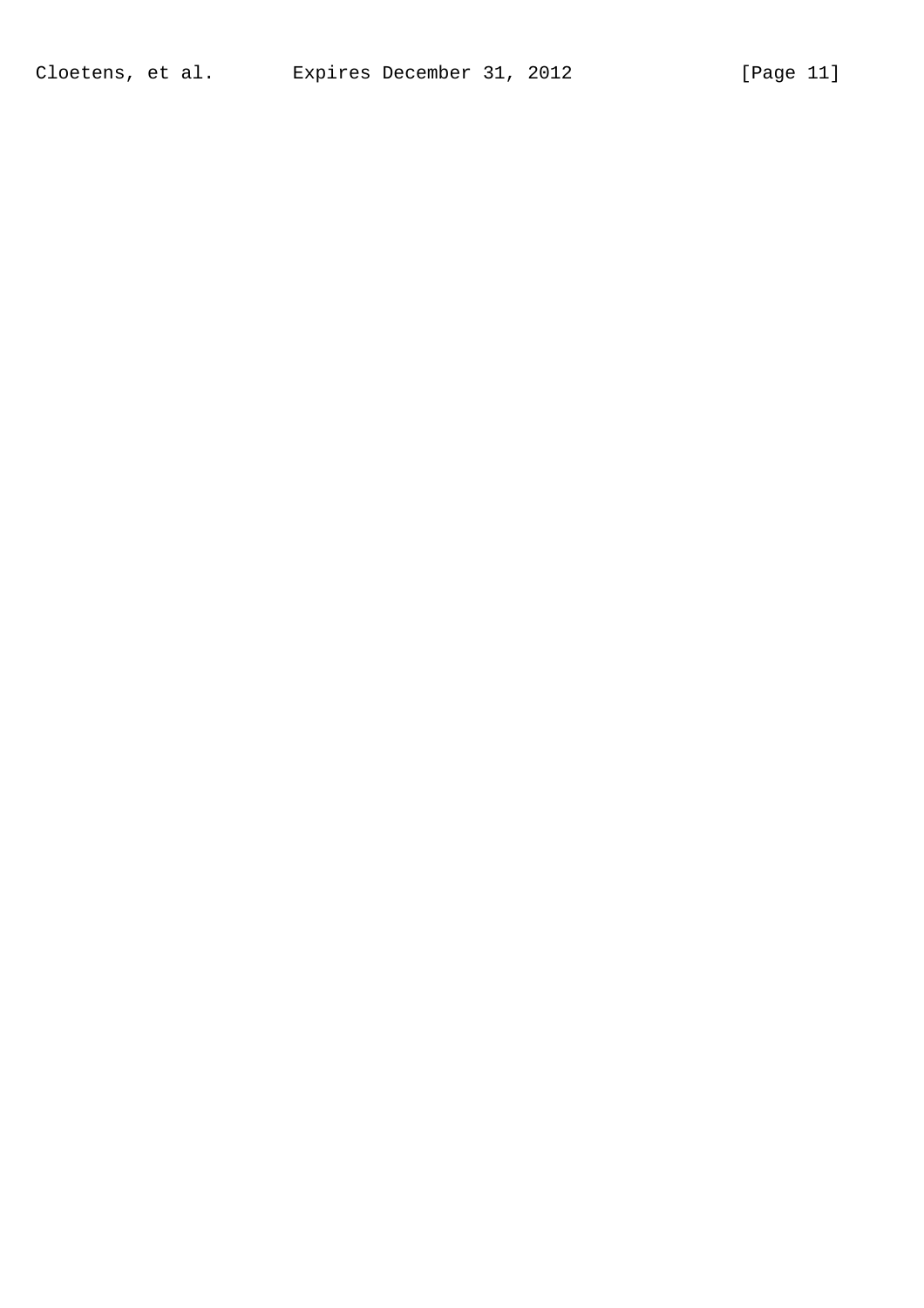- SET FRONT END NAMING DELEGATION WITH DNS 2 : Indicates that the DHCP Server MUST set the Front End Naming Delegation Architecture with only DNS, and MUST NOT consider DNSSEC Delegation.
- SET\_FRONT\_END\_NAMING\_DELEGATION\_WITH\_DNSSEC 3 : Indicates that the DHCP Server MUST set the Front End Naming Delegation Architecture with DNSSEC.

6.2. Front End Delegating Information Option

0  $1$  2 3 0 1 2 3 4 5 6 7 8 9 0 1 2 3 4 5 6 7 8 9 0 1 2 3 4 5 6 7 8 9 0 1 +-+-+-+-+-+-+-+-+-+-+-+-+-+-+-+-+-+-+-+-+-+-+-+-+-+-+-+-+-+-+-+-+ | OPT\_FRONT\_END\_DELEGATING\_INFO | option-len +-+-+-+-+-+-+-+-+-+-+-+-+-+-+-+-+-+-+-+-+-+-+-+-+-+-+-+-+-+-+-+-+ | front-end-length | front-end-fqdn-length | +-+-+-+-+-+-+-+-+-+-+-+-+-+-+-+-+-+-+-+-+-+-+-+-+-+-+-+-+-+-+-+-+ | | / front-end-delegating-fqdn / | | | +-+-+-+-+-+-+-+-+-+-+-+-+-+-+-+-+ | | | +-+-+-+-+-+-+-+-+-+-+-+-+-+-+-+-+ | | | | ipv6-address | | | | +-+-+-+-+-+-+-+-+-+-+-+-+-+-+-+-+ | | | +-+-+-+-+-+-+-+-+-+-+-+-+-+-+-+-+ | | | | ipv6-address | | | | +-+-+-+-+-+-+-+-+-+-+-+-+-+-+-+-+ | | +-+-+-+-+-+-+-+-+-+-+-+-+-+-+-+-+

- option-code: OPT\_FRONT\_END\_DELEGATING\_INFO (16 bits)
- option-len: Length (16 bits) of the Front End Delegating Information Option in octets.
- front-end-length: Length (16 bits) of the Front End Delegating Server.
- front-end-fqdn-length: Length (16 bits) of the Front End Delegating Server FODN.

6.3. Delegating Authorized Resolvers Option

 <sup>-</sup> ipv6-address: IPv6 Address (128 bits).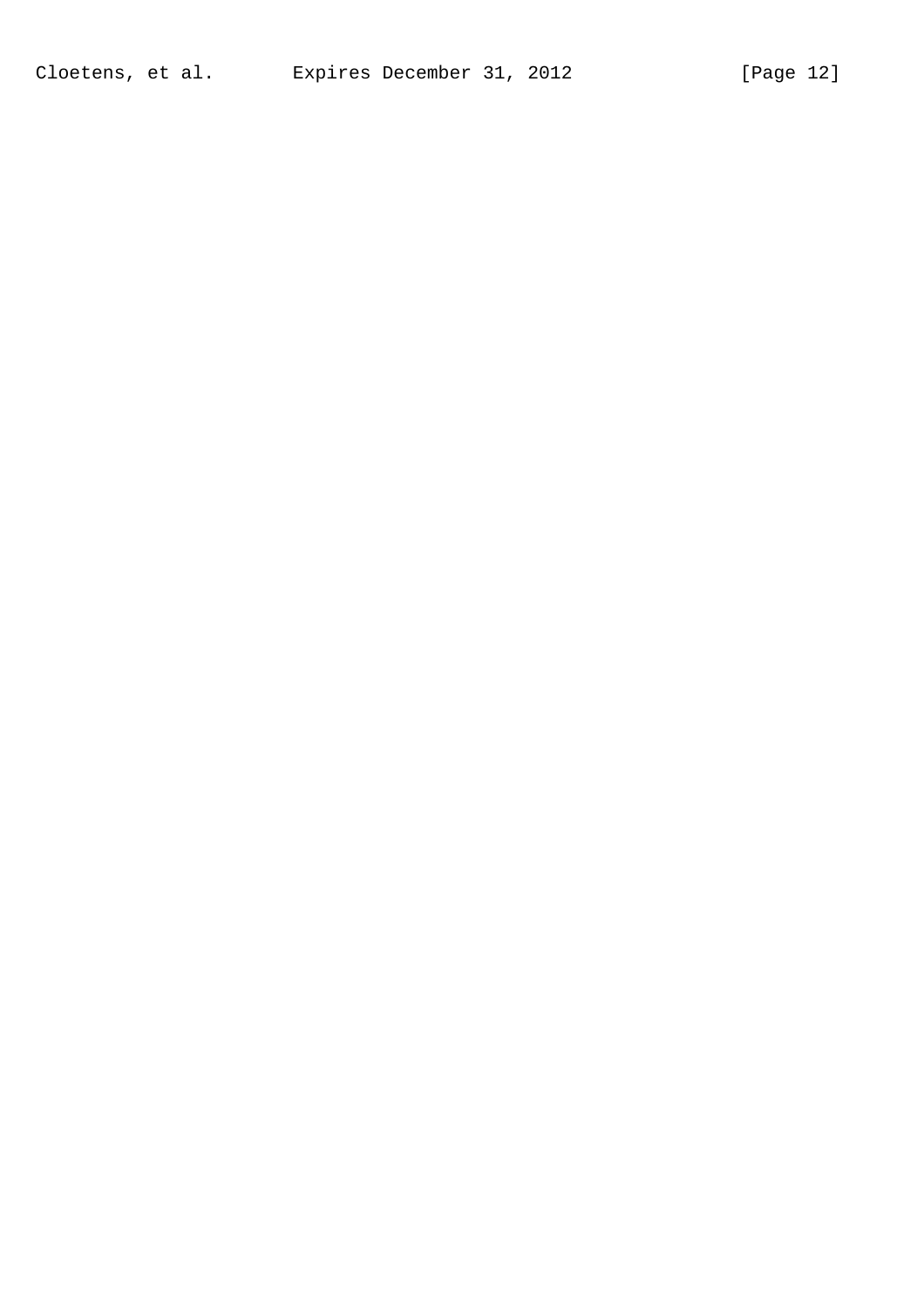0  $1$  2 3 0 1 2 3 4 5 6 7 8 9 0 1 2 3 4 5 6 7 8 9 0 1 2 3 4 5 6 7 8 9 0 1 +-+-+-+-+-+-+-+-+-+-+-+-+-+-+-+-+-+-+-+-+-+-+-+-+-+-+-+-+-+-+-+-+ | OPTION DELEGATED AUTH RESOLVERS | option-len +-+-+-+-+-+-+-+-+-+-+-+-+-+-+-+-+-+-+-+-+-+-+-+-+-+-+-+-+-+-+-+-+ | prefix-length | | +-+-+-+-+-+-+-+-+ | | | | ipv6-prefix | | | | +-+-+-+-+-+-+-+-+-+-+-+-+-+-+-+-+-+-+-+-+-+-+-+-+ | | prefix-length | | +-+-+-+-+-+-+-+-+-+-+-+-+-+-+-+-+ | | | ipv6-prefix | |

+-+-+-+-+-+-+-+-+-+-+-+-+-+-+-+-+-+-+-+-+-+-+-+-+-+-+-+-+-+-+-+-+

- option-code: OPTION DELEGATED AUTH RESOLVERS (16 bits)
- option-len: Length (16 bits) of the Delegating Authorized Resolvers Option in octets.
- prefix-length: Length (8 bits) for this prefix in bits.
- ipv6-prefix: IPv6 address or IPv6 prefix used by the authoritative DNS server to send DNS queries to the delegated domain name.
- 7. IANA Considerations

This document adds two new DHCP Options:

- OPTION\_FRONT\_END\_DELEGATING\_INFO: TBD
- OPTION\_DELEGATING\_AUTH\_RESOLVERS: TBD
- 8. Security Considerations

 This document addresses the DoS security issue of [I-D.mglt-homenet naming-delegation]. Other security considerations remains as described in [I-D.mglt-homenet-naming-delegation].

9. Acknowledgment

 The authors wish to thank Ole Troan for pointing out issues with the IPv6 routed home concept and placing the scope of this document in a wider picture, Mark Townsley for encouragement and injecting a healthy debate on the merits of the idea, Ulrik de Bie for providing alternative solutions, Paul Mockapetris for pointing out issues of the trustworthiness of a reverse lookup, and Christian Jacquenet for seeing the value from a Service Provider point of view.

10. References